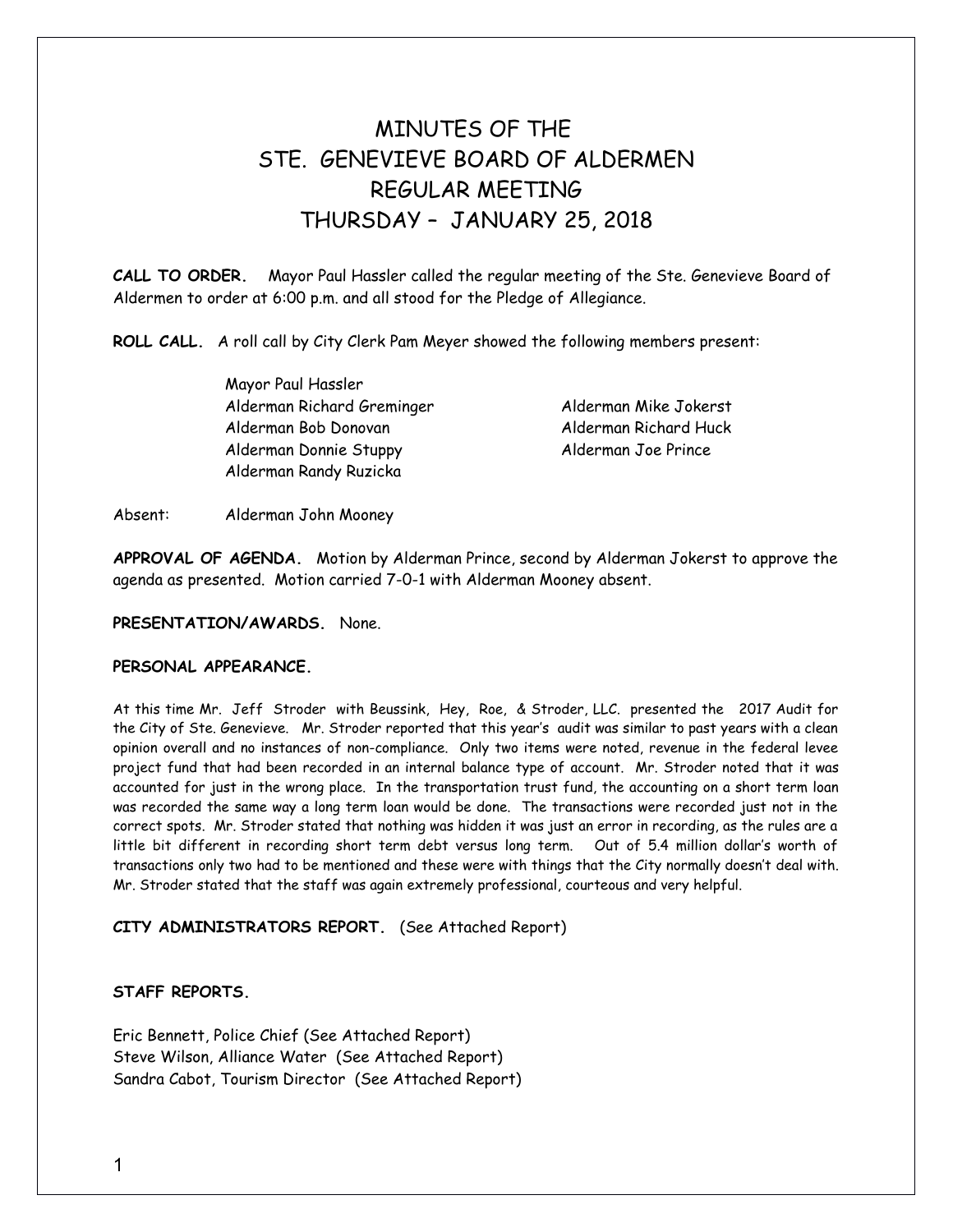## **COMMITTEE REPORTS.** (None)

**PUBLIC COMMENTS.** (None)

**CONSENT AGENDA.** 

- 1. **Minutes Board of Aldermen Regular Meeting January 11, 2018.**
- 2. **TREASURER'S REPORT DECEMBER, 2017**
- 3. **RESOLUTION 2018-13. A RESOLUTION OF THE CITY OF STE. GENEVIEVE, MISSOURI STATING INTENT FOR THE STE. GENEVIEVE POLICE DEPARTMENT TO APPLY FOR A GRANT FROM THE MISSOURI POLICE CHIEFS CHARITABLE FOUNDATION FOR FIVE MOBILE DATA TERMINALS.**
- 4. **APPROVAL OF A ROAD CLOSURE OF PROGRESS PARKWAY ON SATURDAY, FEBRUARY 10, 2018 FOR A 5k RUN FOR THE STE. GENEVIEVE COUNTY COMMUNITY CENTER.**

A motion by Alderman Huck, second by Alderman Ruzicka to approve the Consent Agenda as presented. Motion carried 7-0-1 with Alderman Mooney absent.

#### **OLD BUSINESS.**

**BILL NO. 4206. AN ORDINANCE AUTHORIZING THE MAYOR TO ENTER INTO AN AGREEMENT WITH THE ORGANIZED CRIME DRUG ENFORCEMENT TASK FORCES PROGRAM AND THE STE. GENEVIEVE POLICE DEPARTMENT IN AN AMOUNT NOT TO EXCEED FIVE THOUSAND (\$5,000) DOLLARS. 2ND READING.** A motion by Alderman Jokerst, second by Alderman Prince, Bill No. 4206 as placed on its second and final reading, read by title only, considered and passed by a roll call vote as follows: Ayes: Alderman Bob Donovan. Alderman Mike Jokerst, Alderman Richard Huck, Alderman Donald Stuppy, Alderman Joe Prince, Alderman Dick Greminger and Alderman Randy Ruzicka. Nays: None Absent: Alderman John Mooney, Motion carried 7-0-1. Thereupon Bill No. 4206 was declared Ordinance No. 4138 signed by the Mayor and attested by the City Clerk.

#### **NEW BUSINESS.**

**BILL NO. 4207. AN ORDINANCE AUTHORIZING THE MAYOR TO ENTER INTO AN AGREEMENT BETWEEN THE CITY OF STE. GENEVIEVE AND STE. GENEVIEVE COUNTY TO ASSIST IN THE FUNDING AND COOPERATION OF THE STE. GENEVIEVE COUNTY RECYCLING CENTER. 1ST READING.** A motion by Alderman Stuppy, second by Alderman Donovan , Bill No. 4207 was placed on its first reading read by title only and considered and passed with an 7-0-1 of the Board of Aldermen with Alderman Mooney absent.

**BILL NO. 4208. AN ORDINANCE AUTHORIZING THE MAYOR TO ENTER INTO AN AGREEMENT BETWEEN THE CITY OF STE. GENEVIEVE AND THE STE. GENEVIEVE**